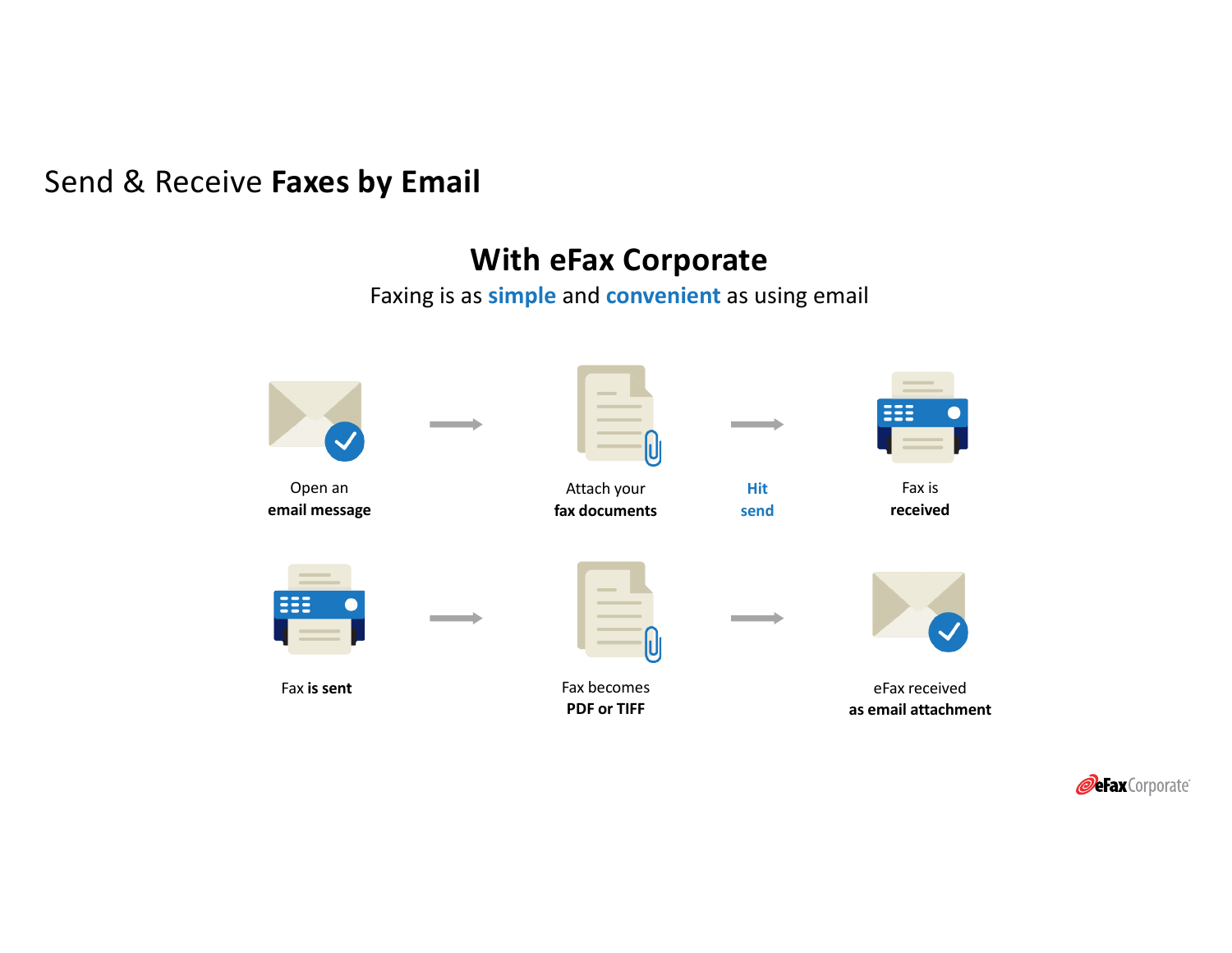# Benefits **of Cloud Fax**



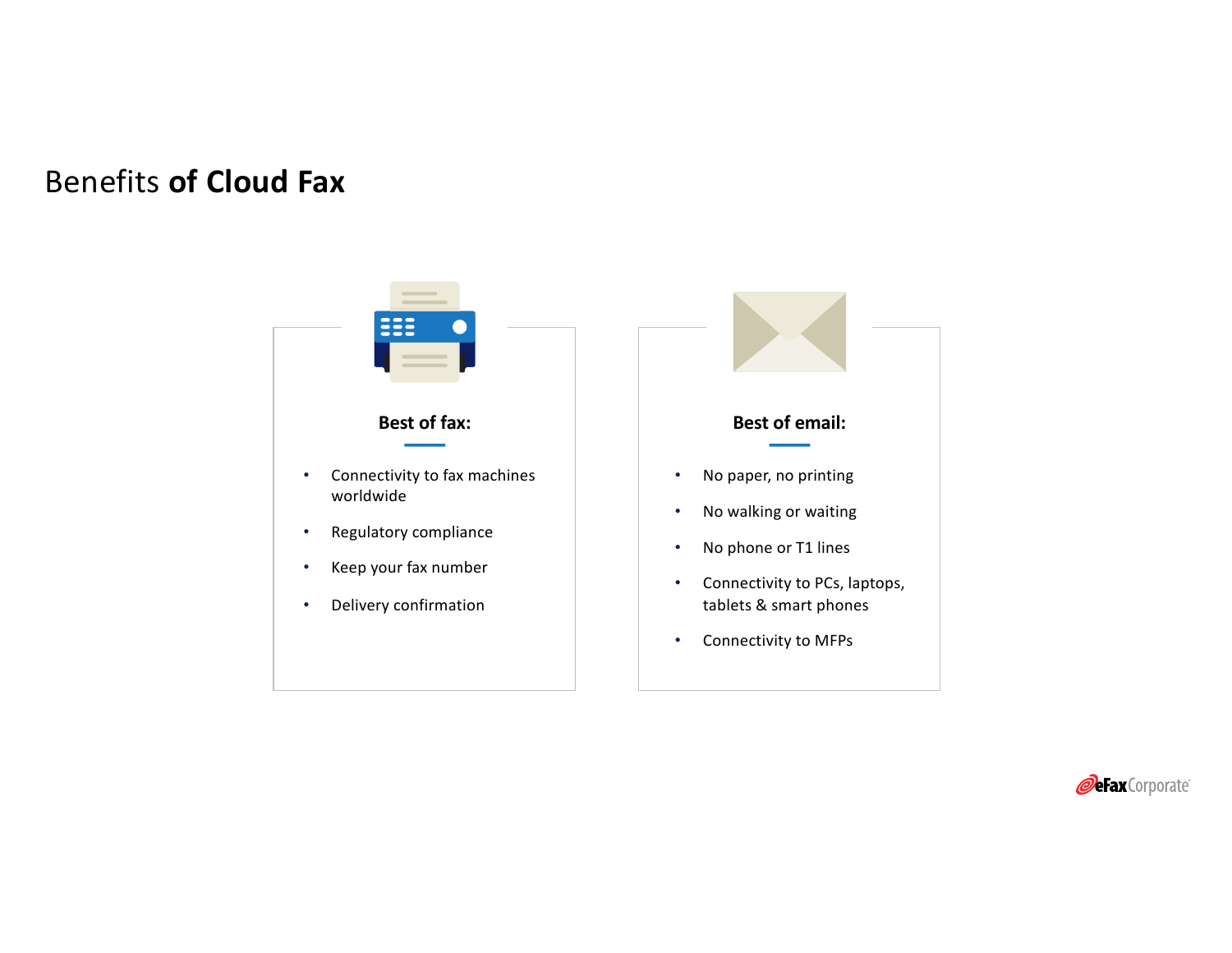# Cloud **Fax ROI**



**1.** Fax numbers **2.** Usage

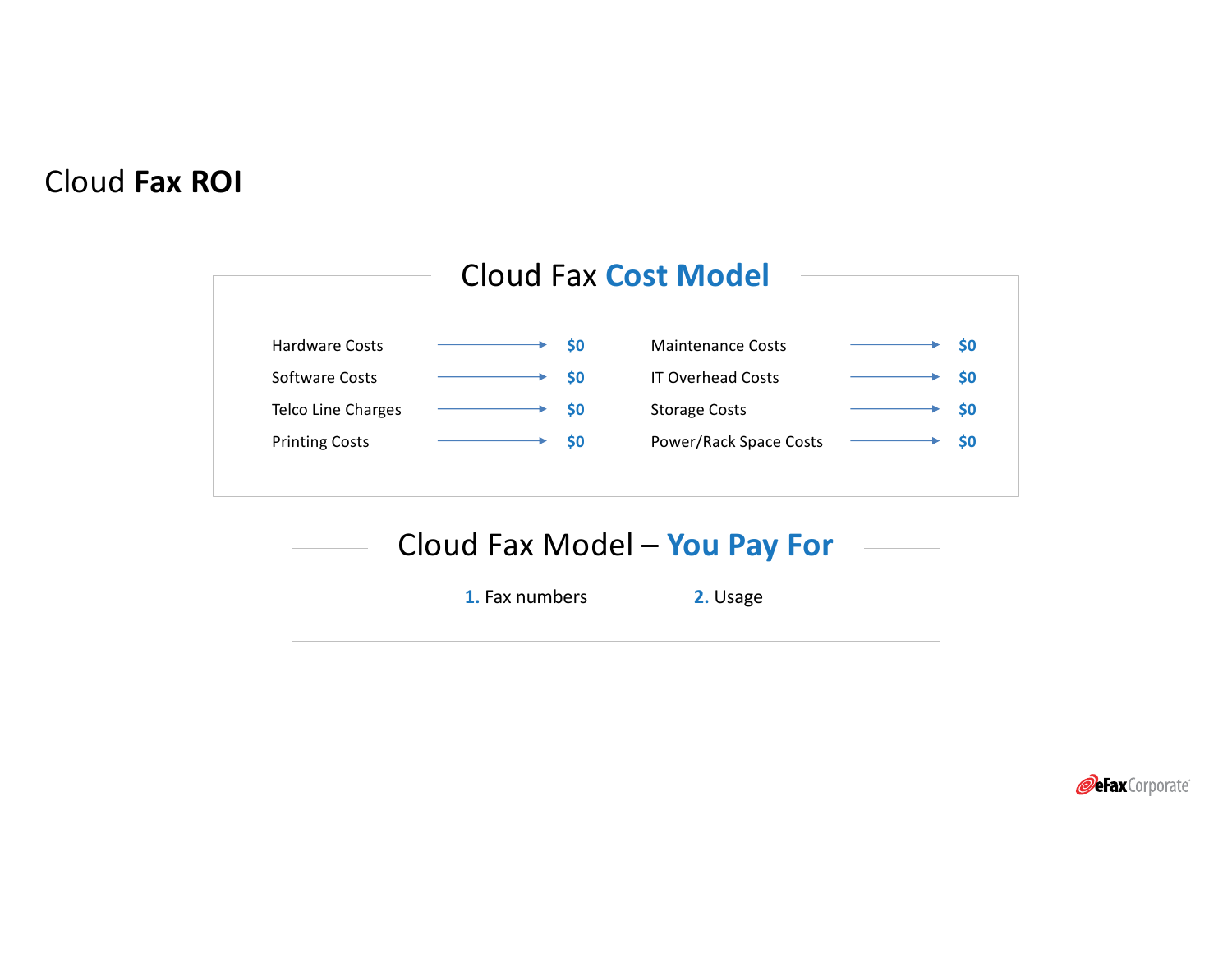## Benefits for **ACOEM members**



- **Superior Support Program** 
	- 24x7x365 Dedicated PSP team (US Based)
	- 24x7 hotline and email direct to escalation team
	- Dedicated support agents assigned to ticket from start to finish
	- Agents are trained on specific trouble types for each company
	- Hourly updates for ongoing issues
	- Escalation summary report provided post-resolution
- **Competitive and Custom Pricing for association**

**members**

- **Hands off implementation**
- **Training and workflow integration**
- **Redundant security, and disaster recovery**